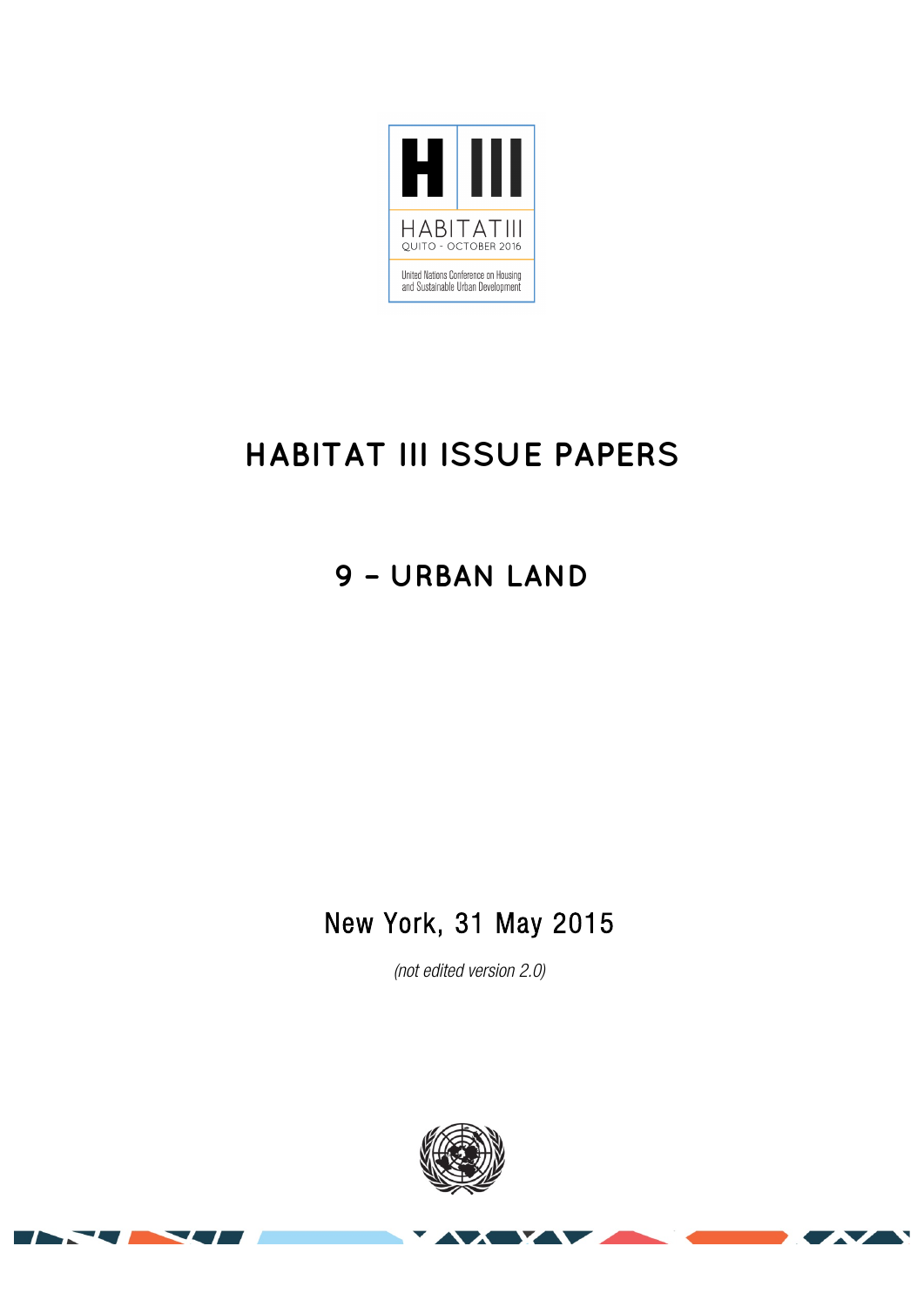

### ISSUE PAPER ON URBAN LAND

#### KEY WORDS

Land governance, tenure security, sustainable urban expansion, plurality of tenure, slums, inclusive cities, food security, gender, urban-rural linkages, housing, informal settlements, land administration, land rights, land financing, global population growth, loss of land base, displacement, land grabbing, public space.

#### MAIN CONCEPTS

- 1. Land Governance concerns the rules, processes and structures through which decisions are made about the use, access to and control over land, the manner in which the decisions are implemented and enforced, and the way that competing interests in land are managed. It encompasses statutory, customary and religious institutions. It includes state structures such as land agencies, courts and ministries responsible for land, as well as non-statutory actors such as traditional bodies and informal agents. It covers both the legal and policy framework for land as well as traditional and informal practices that enjoy social legitimacy. 1
- 2. Continuum of land rights approach is based on recognition of the validity of a plurality of land rights lying on a continuum between formal and informal. (See Figure 1) It shows that a wide range of rights can exist in between the extremes of informal and formal. In reality, the rights do not lie on a single line and may overlap with one another. <sup>2</sup>



Figure 1

<sup>&</sup>lt;sup>1</sup> UN-Habitat and FAO (2009): Land Governance <sup>2</sup> UN-Habitat (2012): Handling Land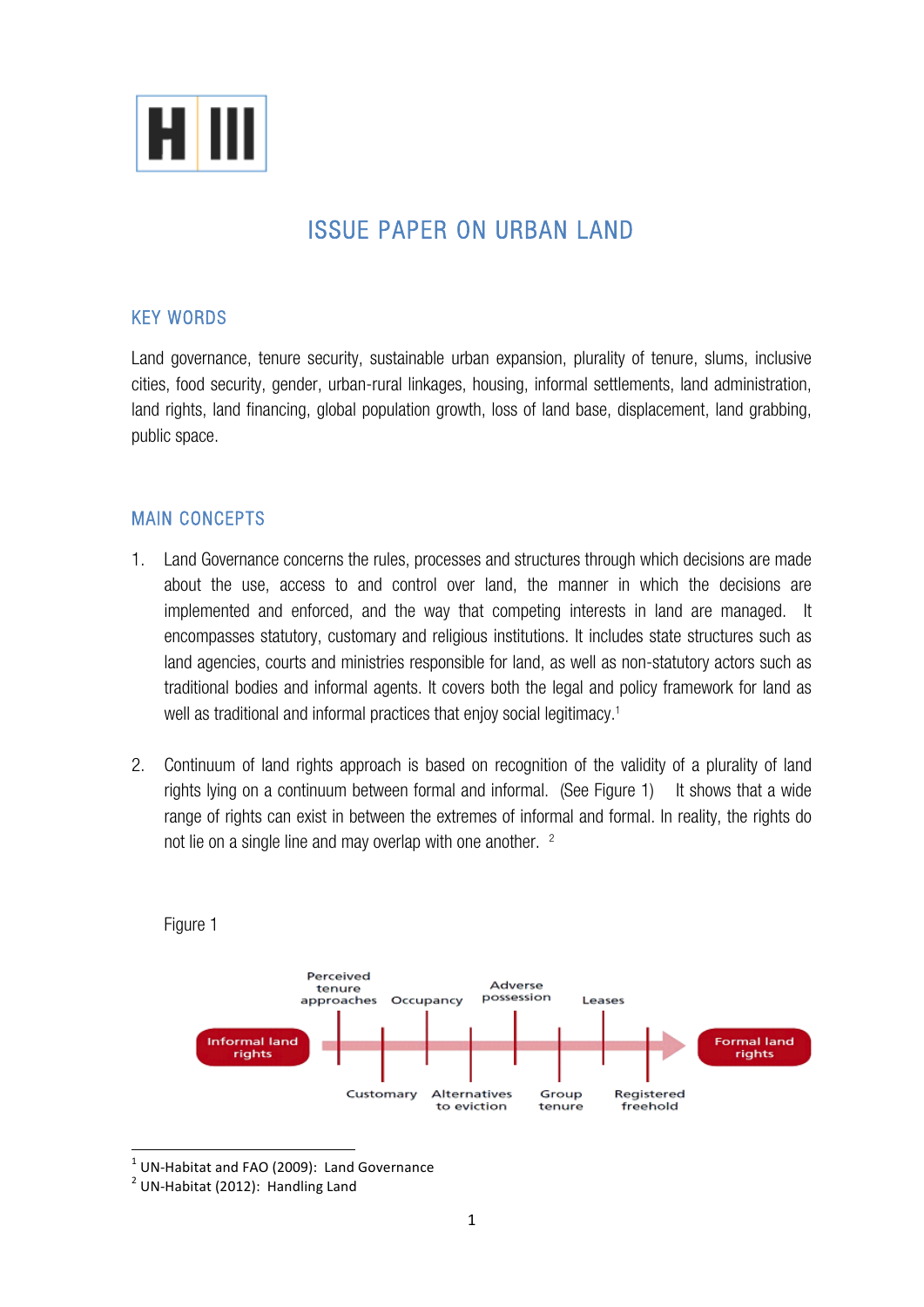

- 3. Land value sharing are public actions, either through public investments or simply decisions taken by government, which often result in increased private wealth as the value of privately held land increases in response to the public action. "Unearned" increment in private wealth generated by increasing land values should accrue to the public to help defray the cost of the needed infrastructure investments and improved services. 3
- 4. Security of tenure is the right of all individuals and groups to effective protection by the state against evictions, i.e. the permanent or temporary removal against their will of individuals, families and communities from the home and the land they occupy, without the provision of, and access to, appropriate form of legal or other protection. Security of tenure can be defined as an agreement or understanding between an individual or group to land and residential property, which is governed and regulated by a legal and administrative framework. There are three components to security of tenure:
	- a. Perceived tenure security refers to an individual's or group's experience of their tenure situation or their estimate probability that their land rights will not be lost as a result of eviction by the state, land owner or other authority, or because of other factors that may cause involuntary relocation or curtail their use of the land, such as threats of land conflicts.
	- b. Legal tenure security refers to the legal status of tenure and its protection backed up by state authority.
	- c. De facto tenure security is based on the actual control of land and residential property, regardless of the legal status in which it is held. It can best be defined by the elements that compose it or contribute to it, such as the length of time of occupation, its socially accepted legitimacy and the level and cohesion of community organization. 4

#### FIGURES AND KEY FACTS

1. Land has been a central focus of human settlements and UN-HABITAT starting with Vancouver, Canada in 1976, where land was a key tenant of the Vancouver Action Plan (agenda item 10(d) on land). Article 75 of the Habitat Agenda spells out clearly the link between poverty and land. It states that 'legal access to land is a strategic prerequisite for the provision of adequate shelter for all and for the development of sustainable human settlement affecting both urban and rural areas. The failure to adopt, at all levels, appropriate rural and urban land policies and land management practices remains a primary cause of inequity and poverty.

 $3$  Walters, Laurence et.al. (2014): Medellin Report on Land Value Sharing

 $4$  Working definition is based on General Comments 4 and 7 of the CESR, the work of the Special Rapporteur on Adequate Housing and the Global Land Indicators Initiative (2015): Concepts and Definitions, Final Working Paper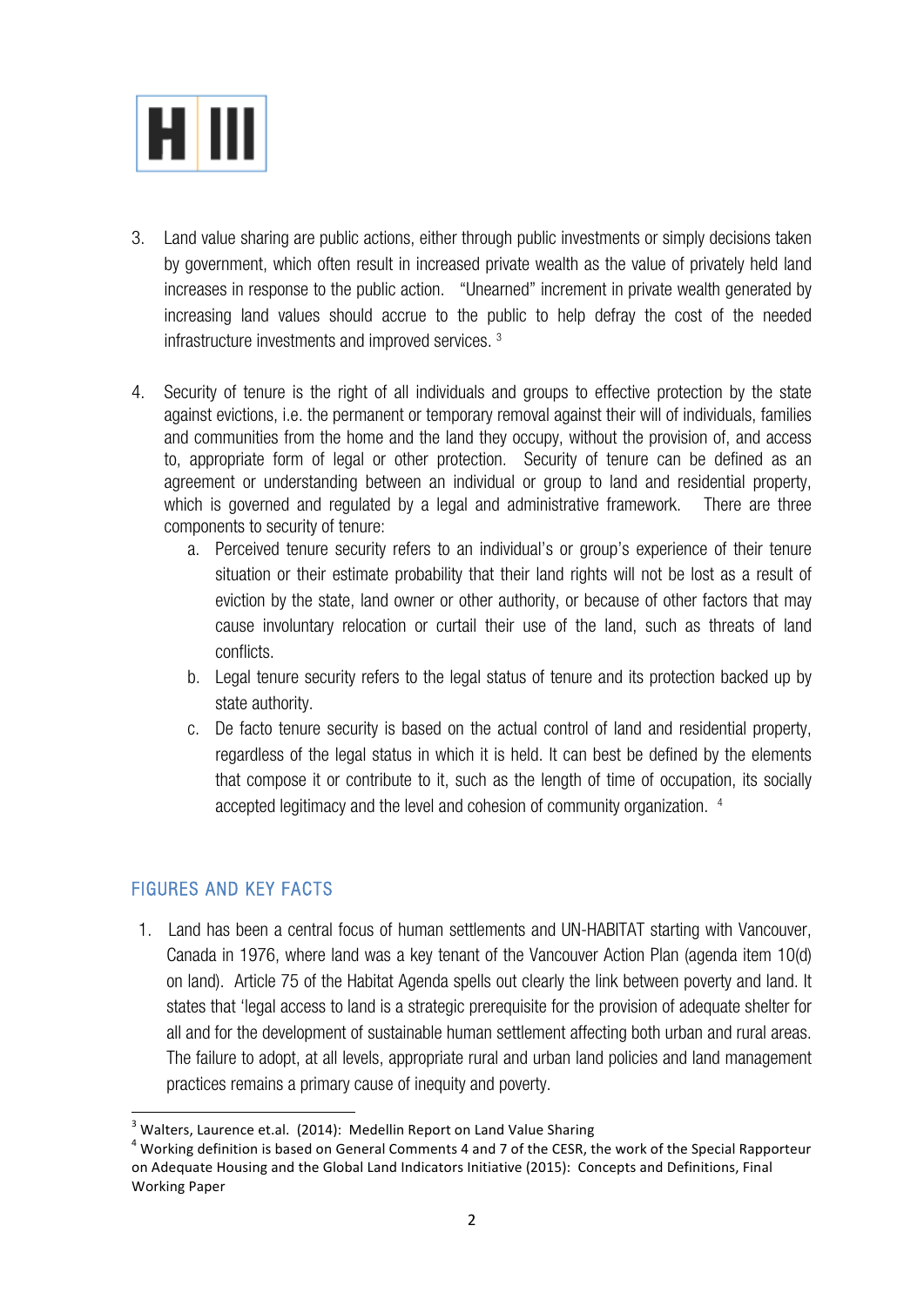

- 2. Some estimation of land document system suggests that 30% coverage in most developing countries while the 70% are covered under social tenures – group, informal and overlapping rights. This has caused enormous problems for example in cities, where over one billion people live in slums without proper water, sanitation, community facilities, security of tenure or quality of life. This has also caused problems for countries with regard to food security and rural land management issues.<sup>5</sup>
- 3. Ensuring that women have secure rights to their land and property, including inheritance, is essential to addressing poverty and hunger. However, while women produce as much as 60 to 80 percent of food in the developing world, they often do not have sufficient secure rights to the land they farm.  $6$
- 4. It is estimated that there are around 6 billion land parcels or ownership units world-wide, but currently only 1.5 billion parcels are formally registered and have security of tenure (Zimmerman, 2011). Within many of the 4.5 billion unregistered parcels, 1.1 billion people live in the squalor of slums.<sup>7</sup>
- 5. Conflicts and natural disasters, including those exacerbated by climate change, also trigger displacement and can undermine security of tenure. Over 38 million people were internally displaced at the end of 2014 due to armed conflicts, violence or human rights violations, while nearly 22 million were displaced due to natural hazards in 2013. In 2014, IDPs were living predominantly in urban settings in 16 of the 60 countries monitored by IDMC. 8 Displacement has clear dimensions on housing, land and property rights.
- 6. In the 12 years from 1999 to 2011, the global population increased by 1 billion reaching 7 billion in 2011, leading to demands for land for food and bio-fuel production, and resulting in the displacement of the poor and vulnerable.<sup>9</sup> There are three main urbanization drivers: rural to urban migration (25%); natural population increase (50%); and reclassification of land into urban land (25%).<sup>10</sup>
- 7. In the 20 years from 1995 to 2015, the urban population increased by 1.4 billion from 2.5 billion to 3.9 billion.<sup>11</sup> In 2000, estimates for urban terrestrial land surface ranged from 0.2% to 2.4% of the global terrestrial surface. 5 million new urban residents per month in the developing world and 93% of urbanization are happening in developing countries. This growth in urban footprint has massive land delivery and management implications.
- 8. Urban expansion is happening faster than proper planning and infrastructure installation are done resulting in unplanned settlements, diminished public spaces, and housing markets that are

 <sup>5</sup> FIG Publication 52, 2010, The Social Tenure Domain Model - A Pro-Poor Land Tool

<sup>&</sup>lt;sup>6</sup>Landesa: http://www.landesa.org/wp-content/uploads/2011/01/landesa-factsheet-landesacenter.pdf<br><sup>7</sup>NGS Report 2011, Graud Sourcing Support of Land Administration <sup>7</sup> RICS Report 2011, Crowd Sourcing Support of Land Administration<br>**<sup>8</sup> IDMC, 2015, Global Overview: People internally displaced by conflict and violence** 

 $^{9}$ UNFPA, State of World Population 2011

<sup>&</sup>lt;sup>10</sup> UN-Habitat, State of the World Cities Report, 2007.<br><sup>11</sup> United Nations, Department of Economic and Social Affairs, Population Division (2014). World Urbanization Prospects: The 2014 Revision, CD-ROM Edition.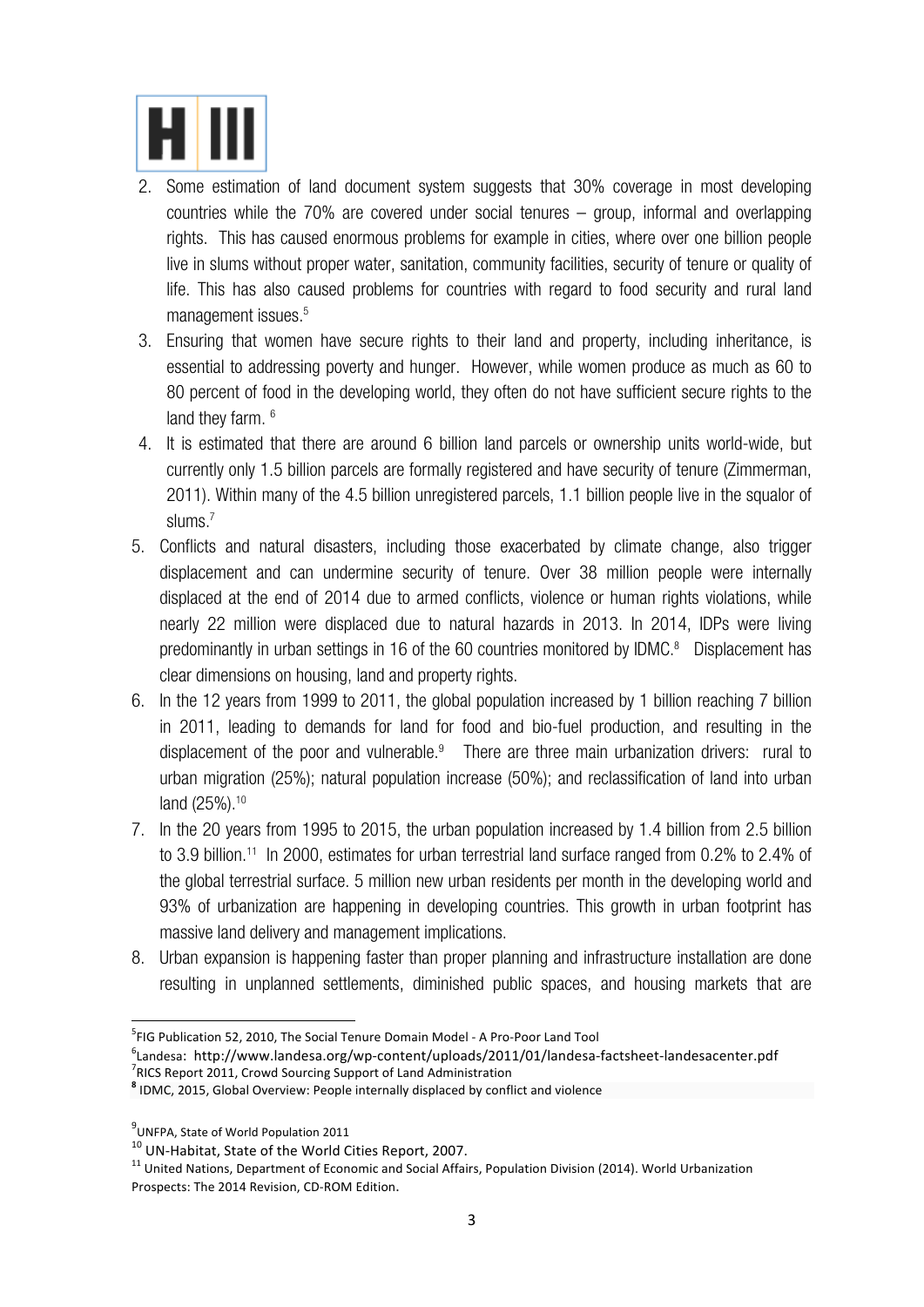

overburdened. It is estimated that annual growth rate of urban land cover was twice that of the urban population between 1990 and 2000. At present rates of density decline, the world's urban population is expected to double in 43 years, while urban land cover will double in only 19 years. The urban population of the developing countries is expected to double between 2000 and 2030 while the built-up area of their cities can be expected to triple. 12

#### ISSUE SUMMARY

- 1. Land tenure takes on a variety of forms. A particular form such as registered freehold should not be seen as the preferred or ultimate form of land rights, but as one of a number of appropriate and legitimate rights. Depending on context other land tenures can be stronger, easier to administer and more appropriate. A person or household can be said to have secure tenure when they are effectively protected from involuntary removal from their land or residence, except in exceptional circumstances and in the public interest, and then only by means of a known and agreed legal procedure, which must itself be objective, equally applicable, contestable and independent. <sup>13</sup> Secure tenure is foundational to the realization of a broad range of human rights and to economic development, poverty reduction, women empowerment, youth engagement, children's rights, health, investment, peace, stability, improving housing services and living conditions for marginalized groups.
- 2. In some developing countries, rapid urbanization is often associated with increase in tenure insecurity particularly for people living in slums and peri-urban areas. Urban land management and administration institutions face the additional challenge of high number of people who live and work informally in urban and peri urban areas. In most countries, there is a lack of reliable land information that negatively affects urban planning and design, infrastructure and socio-economic development. When properly functioning, fit-for-purpose land administration systems support tenure security improvement, urban planning, service delivery, agricultural development, environmental management, city management, land taxation and land management.
- 3. Effective land management and administration initiatives are frequently hampered by complex and non-transparent legal and institutional frameworks, and inadequate capacity, including human and financial resources, thereby priorities focus only on immediate survival requirements. Improving land governance is an urgent issue because pressures on and competing interests for land is intensifying due to rapid urbanization, growing population, economic development, food insecurity, water and energy shortage, and the effects of conflicts and disasters. Some local governments do not take the opportunity to assess their functional needs from land and therefore are failing to adopt balanced and locally relevant approaches to land management.

<sup>&</sup>lt;sup>12</sup> Shlomo, Angel et.al. Making Room for A Planet of Cities, Lincoln Institute of Land Policy, 2011

<sup>&</sup>lt;sup>13</sup> CESCR 1991 and 1997: General Comments 4 and 7 the right to adequate housing (art. 11 (1) of the Covenant); UN-Habitat, 2004; FAO, 2003).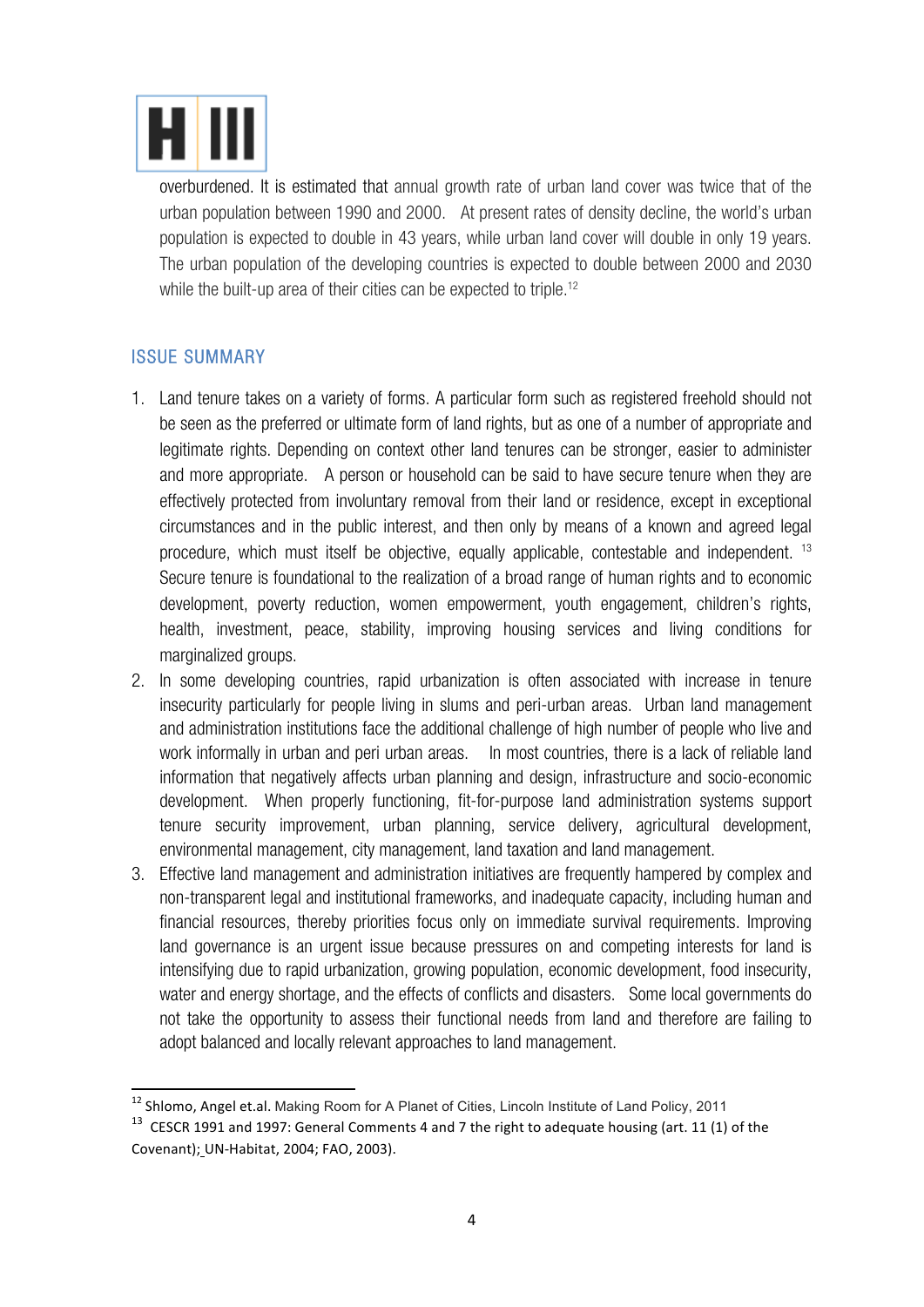

- 4. In some regions, urban sprawl on cheap land results from lack of integrated, proactive and inclusive urban planning and implementation. Sustainable urban expansion is therefore an important process to mitigate urban sprawl, unsustainable land use and land tenure insecurity.
- 5. Climate change and different land-use patterns affect urban and rural areas including human settlements, farmland, drylands, wetlands and forests. Cities all over the world need to adapt to pro-poor land administration in urban expansion using participatory and inclusive approaches. There is an urgent need to prepare for urban growth and related land needs, which requires realistic projection of urban land needs based on current land information and population growth thus develop innovative responses. Failure to do so will only worsen slum development and poverty in cities. However, there are also immense opportunities for tapping the positive transformation of cities, including the potential of economies of scale, good governance, and land and property tax systems to self-finance cities.
- 6. As the pace of urbanization accelerates and more investment flows into cities through land markets, it is important to consider the implications for urban-rural linkages and the level of investments flowing into rural areas. Problems and inequalities will only increase if there is no balance in investments into cities and their surrounding areas. Due to urban-rural migration in addition to the ongoing population growth in most cities in developing countries, changes of land use and land users occur much more often and at a faster rate, sometime over night, than in rural areas. The implications of the expansion of urban areas for agricultural producers and smallholder farmers, especially with regard to their livelihoods need to be addressed. The land rights of rural people and smallholders living around urban centres need to be recognised and respected and impartial, effective conflict resolution mechanisms put in place.
- 7. Sea level rise -as well as extreme weather events is projected to intensify with climate change. Coastal cities should factor in these trends, to be reflected in land development strategies, planning and activities, which requires access to expert knowledge. Land loss due to sea level rise means that alternative locations will be needed. In the case of larger acute stresses and shocks, competition for land may escalate to conflict.
- 8. Effective land value sharing has the potential for generating wealth for the cities but needs to be balanced with equitable policies and approaches that will benefit all, especially the poor and vulnerable. Land value sharing may also strengthen supply chains and increase productivity.
- 9. The demand for serviced and productive land is constantly increasing in many cities in developing countries, not just because of the increasing number of urban inhabitants but also because of the demand from international investors. This leads to a shortage of land and high increases of land value, which both discriminates against the poor for whom access to land – be it for housing, food production and processing or trading becomes increasingly difficult. Well-planned land-based financing policies can incentivize compact and connected development while keeping rents down by minimizing speculation and encouraging an adequate supply of built space. Planned extension of serviced buildable plots and planned infill can prevent informal development and sprawl along with its consequences for agricultural land, mobility, health, and the environment.
- 10. Public spaces, public land and land held in common, including natural resources, which the poor disproportionally depend on; become the first to be grabbed. For many of the urban poor, the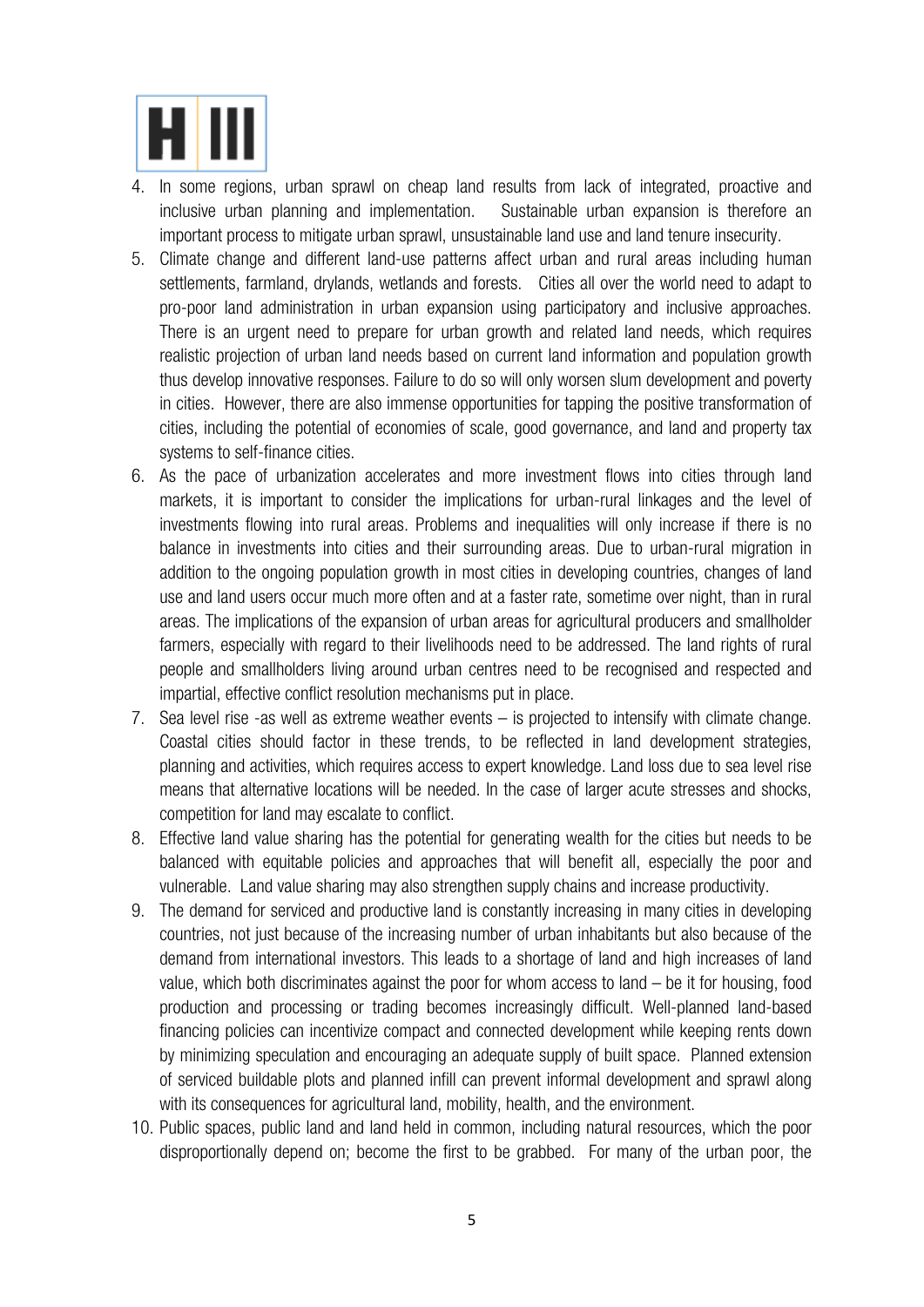

formal land market, as the entire formal economy, is not accessible or affordable. These challenges often result in displacement and gentrification.

- 11. Some local authorities misinterpret public interest and the slogan on "cities without slums" to perpetuate inhumane evictions. Incidences of evictions have been countered by increasing advocacy and communities' awareness of their rights and obligations, as well as successful litigation where the evictions were in violation of national or international law. Informal settlement upgrading and other alternative development initiatives have used participatory and inclusive approaches where the communities contribute to the solutions.
- 12. Power imbalances in urban and peri-urban areas are prevalent. Urban and peri-urban areas host poor population, often without any formal education and no knowledge about their rights next to the most educated and best-informed individuals who sometimes misuse their positions for their own private individual benefit. In such an environment, it is difficult for the vulnerable and marginalized to realize and defend their rights.

#### KEY DRIVERS FOR ACTION

- 1. Secure tenure rights of people and communities as a means to achieving sustainable urban development. Doing so will necessitate a broader approach to urban land development and solutions that consider partnership-based collaborative community driven approaches, protection of public land, development of affordable planning standards, capacity development of state and non-state institutions around land policy, management and governance and other comprehensive interventions.
- 2. Encourage equity in urban land use and planned urbanization to avoid urban sprawl, reduce the unsustainable consumption of land and land-related conflicts.
- 3. Ensure transparency and accountability in land transactions, combat corruption and land-grabs by adopting and implementing sound land governance approaches and an institutional framework for judicious implementation of the rule of law.
- 4. Enact and implement urban policies that support plurality of tenure and continuum of land rights to enhance tenure security for the urban poor and human dignity for all.
- 5. In case of situations where evictions are unavoidable, develop viable alternatives to forced eviction including participatory and inclusive land readjustment and slum upgrading and ensure that relocation is done in accordance with national and international law applying the free prior and informed consent (FPIC) approach.
- 6. Encourage land tools and land administration solutions that at are fit for the purpose and provide incremental improvement of land tenure security for urban poor.
- 7. Implement equitable land-based financing, land and property taxation where the land poor can benefit through the cost-effective release of land for human settlement.
- 8. Implement land value sharing policies that encourage compact and connected development, discourage speculation, raise revenues for critical infrastructure and services, and find innovative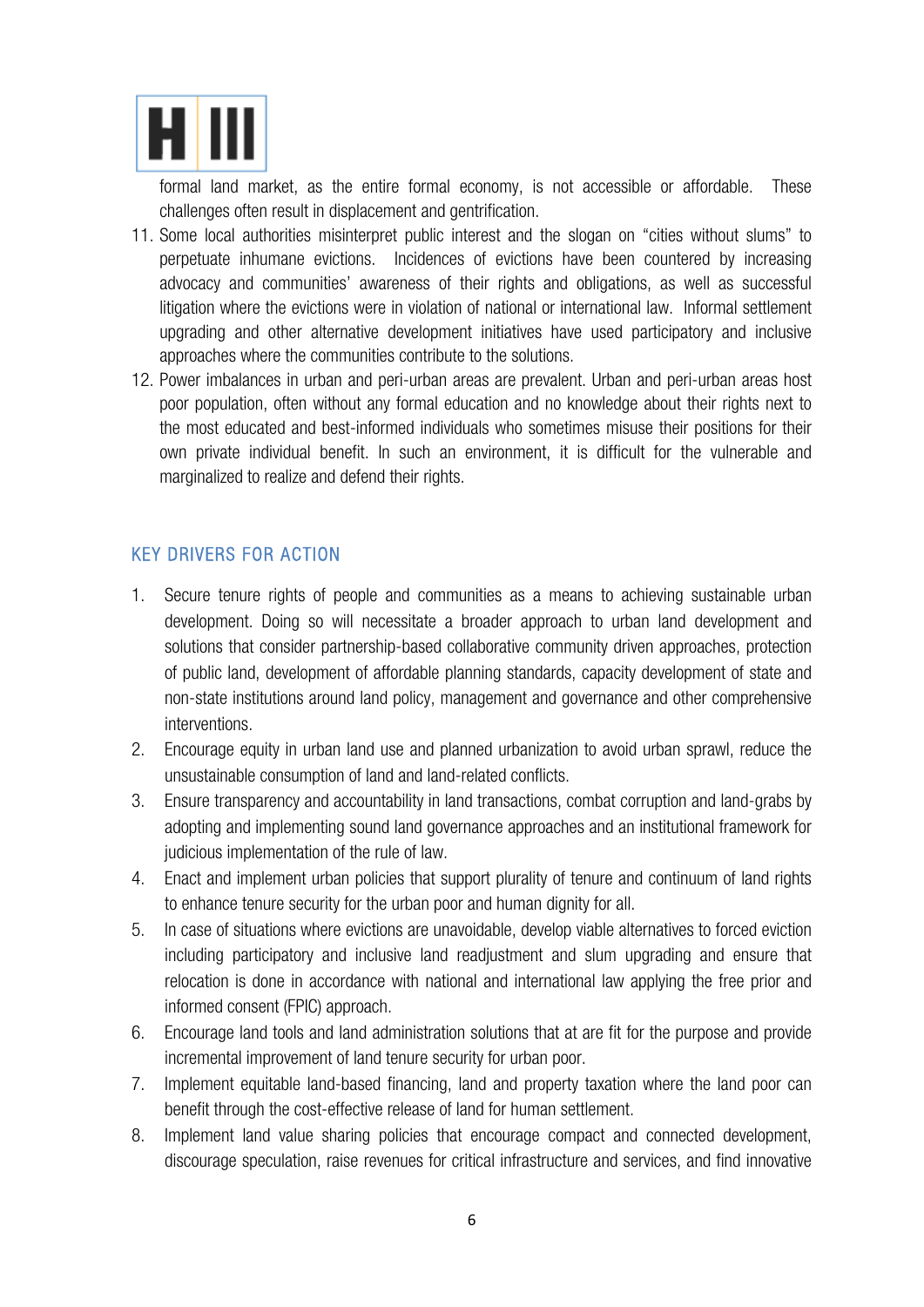

ways to finance the expansion and infill of serviced buildable plots to accommodate urban growth in a sustainable way.

- 9. Integrate conservation or restoration of ecosystems as a component into urban land considerations, including in the upgrading of slums, to support the provision of ecosystem services to all urban communities.
- 10. Promote gender-responsive and age-sensitive policies that respect, protect and promote the rights of all, particularly smallholders and rural producers based in areas directly connected to urban centers and their hinterlands in the development and implementation of urban land use strategies.
- 11. Encourage the establishment of functioning multi-stakeholder fora that will mediate on issues related to urban and rural land so that small holders and small-scale food producers are not excluded. This could also refer to the need to coordinate municipal and local government authorities in rural and peri-urban areas regarding land use planning and management to avoid conflicts of interest and mediate disputes over land between urban dwellers and smallholders and the setting up of independent, efficient and accessible grievance mechanisms to address land disputes and access to justice.

#### PLATFORMS AND PROJECTS

- 1. The Global Land Tool Network (GLTN) is an alliance of more than 67 global, regional and national partners contributing to poverty alleviation through land reform, improved land management and security of tenure particularly through the development and dissemination of pro-poor and gender-sensitive land tools. Key UN Agencies involved in GLTN are: UN-Habitat, UNECA, UN-ESCAP, UN-Women, FAO, IFAD, World Bank (http://www.gltn.net)
- 2. The Global Land Indicators Initiative (GLII) is a collaborative and inclusive process for the development of the Global Land Indicators started by the Millennium Challenge Corporation (MCC), UN-Habitat and the World Bank. Key UN Agencies involved in GLII are: UN-Habitat, FAO, IFAD, World Bank (http://www.gltn.net/index.php/projects/global-land-indicator-initiative)
- 3. Committee on World Food Security. The CFS was set up in 1974 as an intergovernmental body to serve as a forum for review and follow up of food security policies. One of the landmark laws that the CFS passed is the Voluntary Guidelines on the Responsible Governance of Tenure, Land, Fisheries and Forests (VGGTs). The VGGTs are an unprecedented international soft law instrument in the area of tenure. Coordinated by FAO, the VGs are supported by a number of UN agencies, including UN-Habitat.

(http://www.fao.org/cfs/cfs-home/en/)

(http://www.fao.org/nr/tenure/voluntary-guidelines/en/)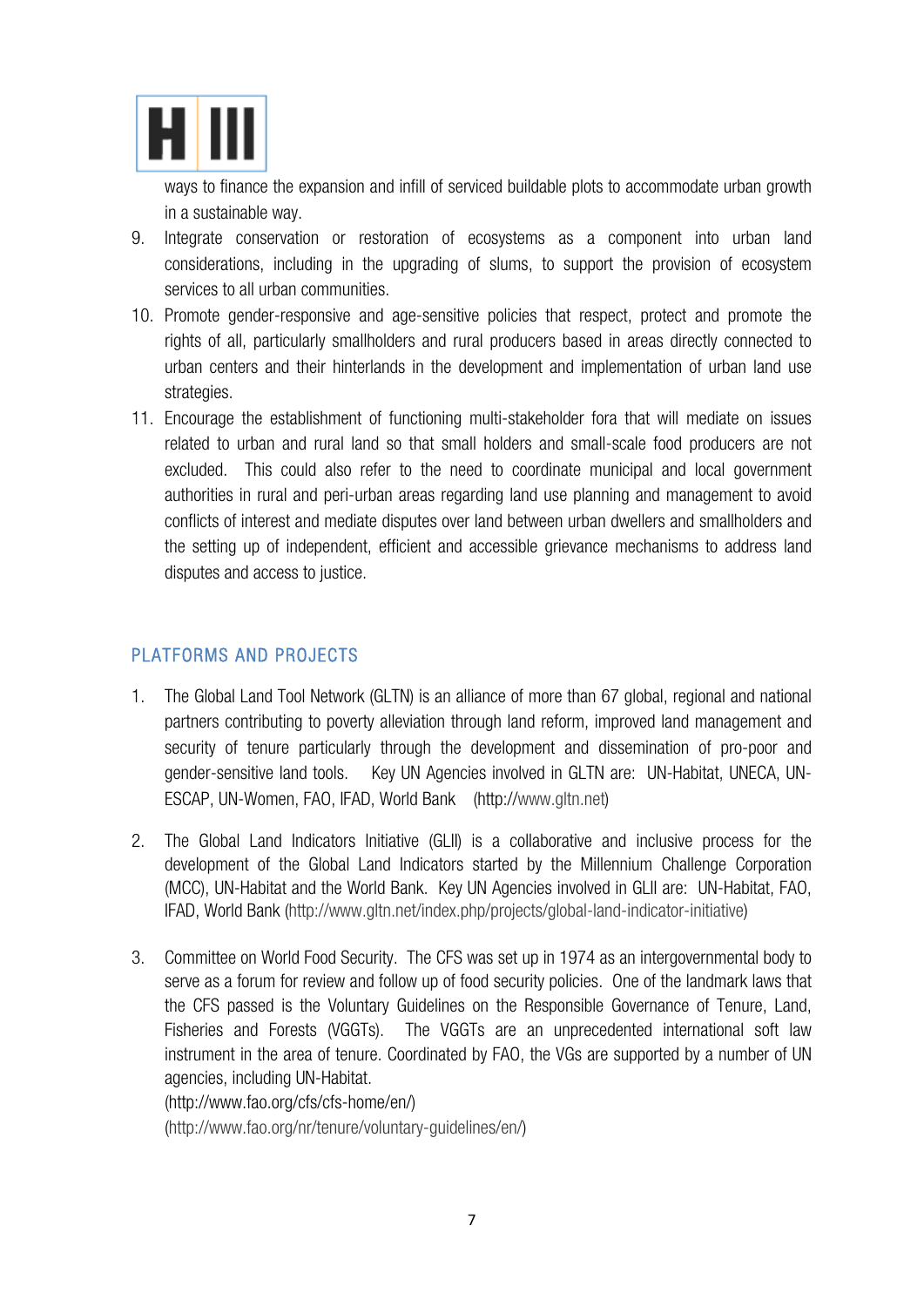

- 4. Global Donor Platform Working Group on Land aims to improve exchange of information, coordination and set joint actions on land governance. http://www.donorplatform.org/landgovernance/global-donor-working-group-on-land
- 5. UN and the Rule of Law Platform Key United Nations entities engaged in issues relating to land and property include UNEP, UN-Habitat, UNDP, DPKO, FAO and UNCITRAL. (http://wwwdev.un.org/ruleoflaw/thematic-areas/land-property-environment/land-and-property/)
- 6. World Bank Conference on Land and Poverty is a key global event where representatives from governments, civil society, academia, the development community, and the private sector come together annually to discuss new developments and progress on land policy and implementation. The conference aims to foster dialogue and sharing of best practices on the diversity of reforms, approaches and experiences that are being implemented in land sectors around the worldhttp://www.worldbank.org/en/events/2014/08/06/landconference2015
- 7. Special Rapporteur on the Right to Adequate Housing, Guiding Principles on Security of Tenure for the Urban Poor, A/68/289, available at: http://www.ohchr.org/EN/Issues/Housing/Pages/AnnualReports.
- 8. Regional Platforms
- The Land Policy Initiative-Africa is a joint programme of the tripartite consortium consisting of the African Union Commission (AUC), the African Development Bank (AfDB) and United Nations Economic Commission for Africa (ECA). Its purpose is to enable the use of land to lend impetus to the process of African development. Coordinated by UNECA supported by other UN agencies including UN-Habitat (http://www.uneca.org/lpi)
- The Land Tenure Initiative for Asia-Pacific is a joint programme consisting of UN-ESCAP, UN-Habitat, FAO and other institutions in the Asia-Pacific region Key UN agencies involved are UN-ESCAP, UN-Habitat, FAO

#### References

- 1. Committee on World Food Security, http://www.fao.org/cfs/cfs-home/en/. Accessed 30/04/15
- 2. FAO and UN-Habitat. Land Governance, 2009
- 3. FIG Publication 52, 2010, The Social Tenure Domain Model A Pro-Poor Land Tool
- 4. http://www.ifad.org/pub/post2015/english/1.pdf<br>5. IDMC: Global Overview on People
- Global Overview on People Displaced by Conflict and Violence http://www.internaldisplacement.org/assets/library/Media/201505-Global-Overview-2015/20150506-global-overview-2015-en.pdf
- 6. Landesa: http://www.landesa.org/wp-content/uploads/2011/01/landesa-factsheet-landesacenter.pdf RICS Report 2011, Crowd Sourcing Support of Land Administration
- 7. Special Rapporteur on the right to adequate housing's "Guiding Principles on Security of Tenure for the Urban Poor" (A/HRC/25/54)
- 8. United Nations, Department of Economic and Social Affairs, Population Division (2014). World Urbanization Prospects: The 2014 Revision, Highlights (ST/ESA/SER.A/352). New York: United Nations.